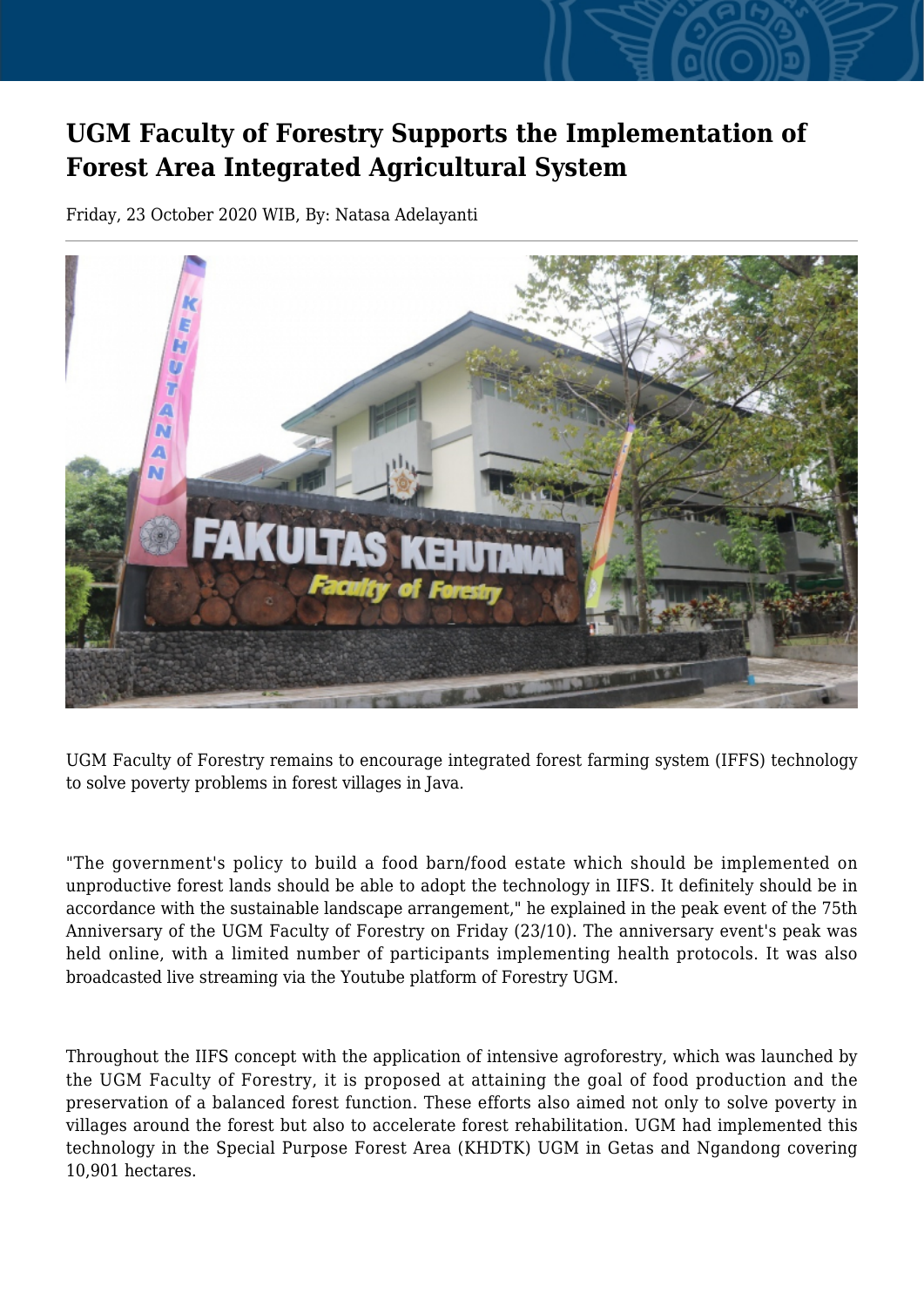In his speech, while delivering the Annual Report of the Dean of the UGM Faculty of Forestry, Budiadi admitted that he had provided several input points to the government regarding the Omnibus Law on Job Creation. Among other things, preparing a study team related to the sustainability and integration of natural resources, forestry carrying capacity, and the elimination of the minimum forest cover area of 30 percent of the watershed or island territory.

"There must be a national agreement that forests are not goods and services that produce the major economy, but as controlling goods and producing ecosystem services. There needs to be an escort in the formulation of the derivative of the Job Creation Law, both government regulations and at the ministerial level," he emphasized.

Budiadi also revealed some developments and achievements made by the Faculty of Forestry in the past year from various fields. One of them is in the field of education. He said that the undergraduate, postgraduate and doctoral programs of the UGM Faculty of Forestry had received national recognition, namely obtaining accreditation A from BAN-PT. ASIIN also gained recognition on the global stage. Meanwhile, the S1 program is currently in the process of applying for ASIIN accreditation.

Furthermore, in the track of publication, there was a significant improvement from the previous year. The cumulative number of publications, including patents and copyrights in 2020, reached 183 copies. The addition of 30 percent from 2019 cannot be separated from university-level support in the form of launch programs such as the Final Project Recognition program.

Budiadi said that during the Covid-19 pandemic, he continued to keep implementing tri dharma tasks with regulations to health protocols. Besides, following the academic calendar for the emergency period in educational services and teaching and learning activities.

After the Dean's Annual Report's submission, there was also a scientific oration delivered by the Minister of Defense of the Republic of Indonesia, Prabowo. In his speech, Prabowo revealed the important role of the forestry sector in national security. There must be collective efforts to meet food needs and create food security, food resilience, especially food sovereignty.

Hence, all parties must take a stand for national food sovereignty. Besides, there must be some supports from other parties such as the programs, support from sufficient land resources, strong human resources, and support from science and technology.

"We never want our country to fluctuate because of food scarcity, so all parties must take a role in the national food sovereignty," he explained.